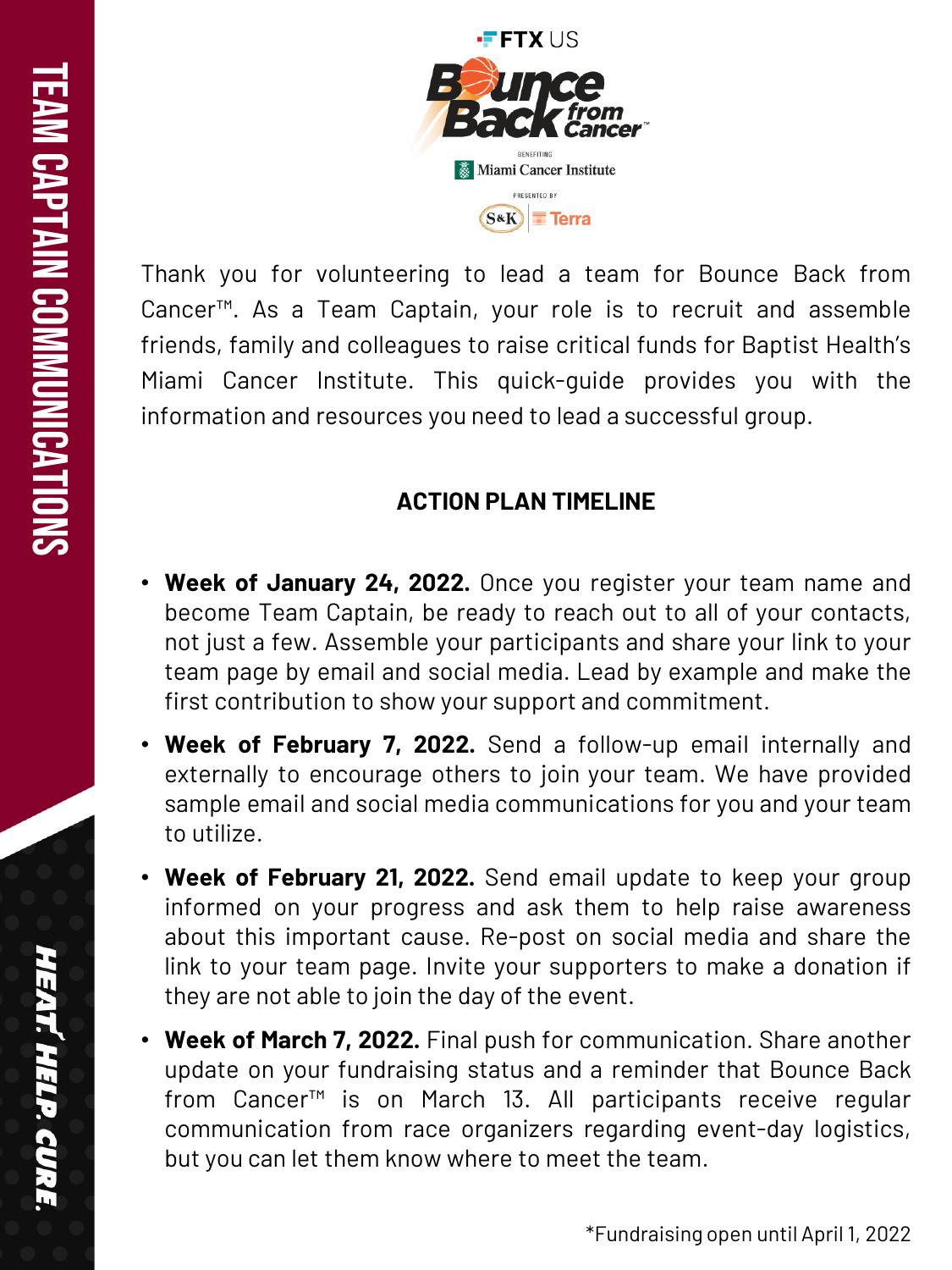

# **March 13, 2022 | DAY OF EVENT | GENERAL OVERVIEW**

# 14.2 Mile Participants

- Dribblers/Walkers arrive at Miami Cancer Institute: 5 5:30 a.m.
- Check-in and packet pick-up if not done prior
- Remarks: 5:50 a.m.
- Depart at 6:15 a.m.

# 2 Mile Participants

- Arrival and registration at The Underline begins: 9 9:30 a.m.
- 14.2 mile participants arrive: 10:30 a.m.
- Remarks: 11:00 a.m.
- All participants depart to FTX arena: 11:15 a.m.
- All participants arrive at FTX arena and gather in the AT&T Plaza: 11:45 a.m.
- Remarks: 12:00 p.m.
- Photos on the court: 12:30 p.m. 1:30 p.m.
- Basketball handouts: 1:00 p.m.

\*Times and Activities Subject to Change<br>\*The format of all events are subject to change. All events will take place in a safe and socially distanced format that follows established recommendations by the CDC and Baptist Health South Florida policies .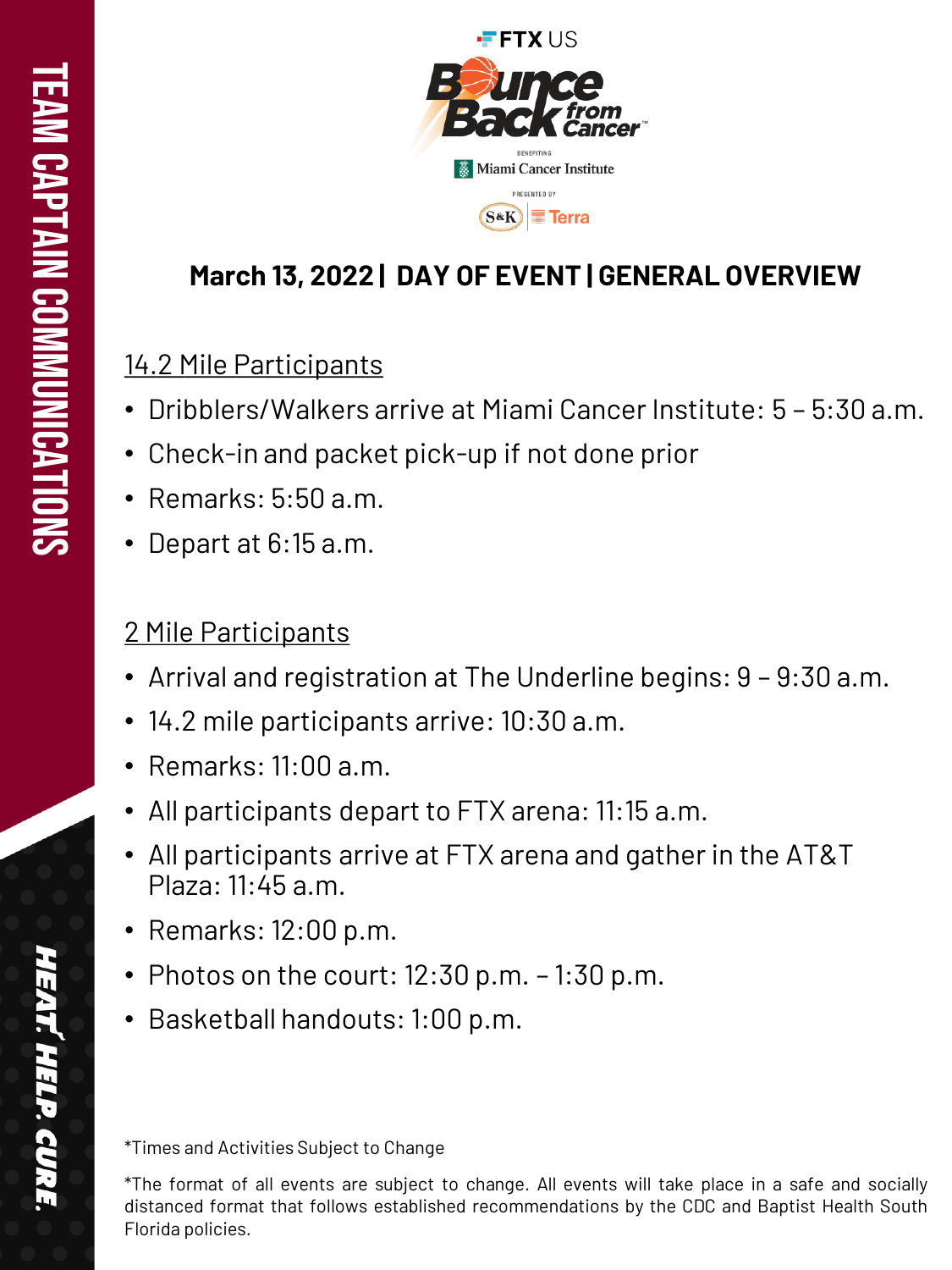

#### **SAMPLE EMAIL COMMUNICATIONS**

### *SAMPLE 1 – To share with new donors/supporters and those participating in the challenge*

### Dear **[NAME],**

I kindly ask for your support in an event I will be participating in : HEAT . HELP . CURE . Bounce Back from Cancer™. HEAT. HELP. CURE. is a partnership between the Miami HEAT and Baptist Health's Miami Cancer Institute. Bounce Back from Cancer™ is its signature, annual, grassroots event that brings the community together to raise critical funds for Miami Cancer Institute . Ove the past few years, it has become the largest cancer fundraiser for the Miami HEAT and NBA, raising over \$1.1 million in 2021.

Participants are encouraged to dribble a basketball or walk either 14.2 miles from the Institute to the FTX Arena or 2 miles from The Underline to the FTX Arena. There is also the option to join in virtually .

I am thrilled to share that this year, I will be dribbling a basketball for **[**14 . 2 miles from Miami Cancer Institute to the FTX Arena **OR** 2 miles from The Underline to the FTX Arena **]** to help raise critical funds for cancer research and care at the Institute . I am hoping I can count on you to help me and Miami Cancer Institute continue to lead the fight against cancer . It would be a thrillto have you support Team [NAME] with a donation .

To donate, please visit :

### *- Personal Fundraising Link Here -*

Donations of any amount are greatly appreciated . Every dollar raised will be used to support patient services, research and clinical trials at Miami Cancer Institute.

To learn more about the cause and the day of the event, check out their website at www [.heathelpcure](http://www.heathelpcure.org/) .org

Thanks so much for your support .

**[NAME]**

Video : [Bounce](https://vimeo.com/667348213) Back from Cancer with Udonis Haslem on Vimeo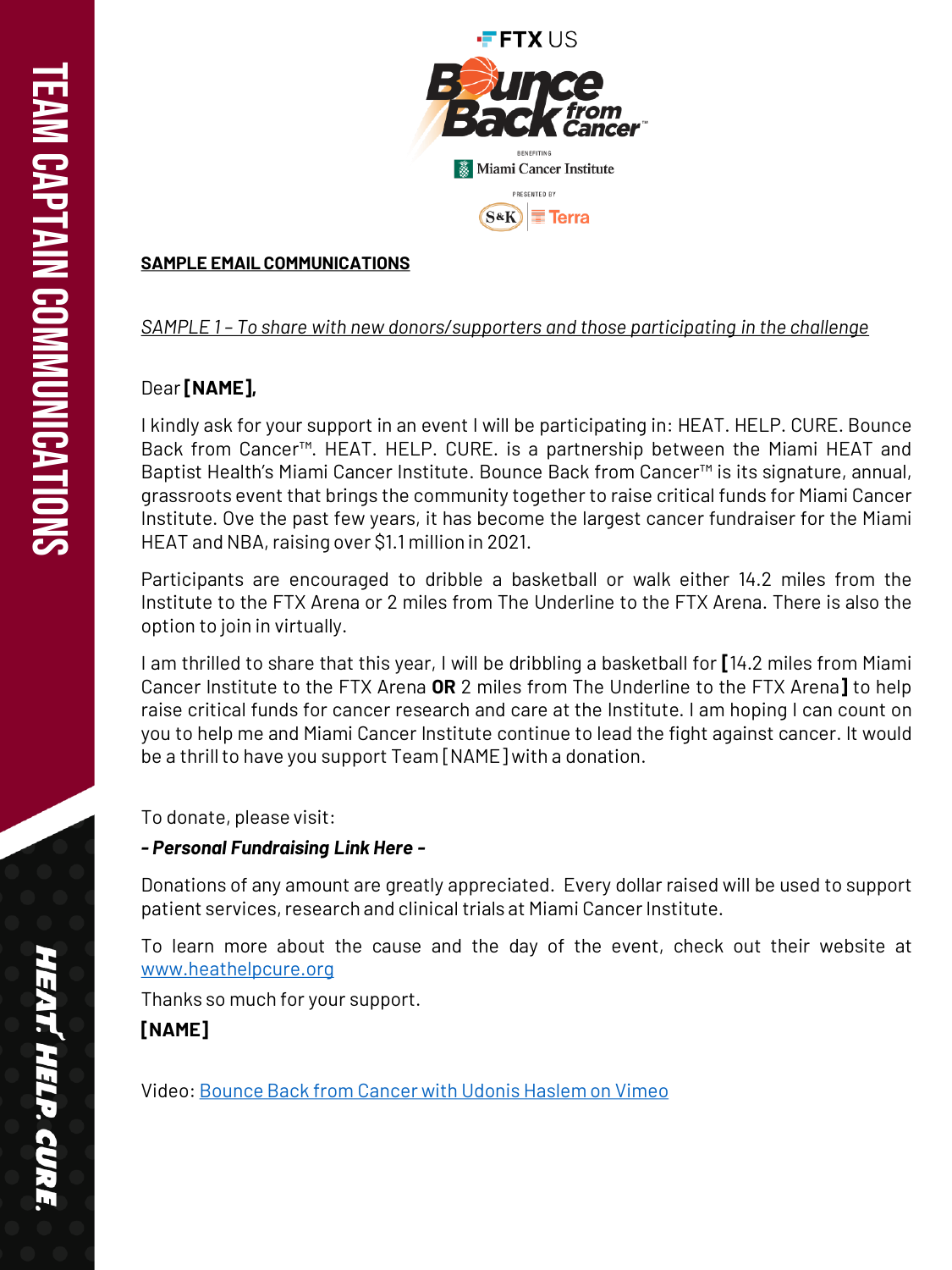

*SAMPLE 2 – To share with past donors/supporters*

Family, Friends and Colleagues,

Last year, you were kind enough to support my efforts to raise funds for Baptist Health's Miami Cancer Institute via our partnership with the Miami HEAT . Thanks to your support, HEAT.HELP. CURE. | Bounce Back from Cancer™ raised more than \$1.1 million to fund lifesaving cancer research and services, and this year, our ambition is to double this goal! I am writing to ask for your support once again .

Please **JOIN ME** by doing one of the following :

Show your support by **DONATING TO** or **JOINING** : **[**Insert Team Link **]**

Build a Team. Personally REGISTER and begin **FUNDRAISING** - here's the link: https ://www [.heathelpcure](https://www.heathelpcure.org/) .org/

We are so happy to say that this year, we will once again be returning to the streets of Miami "live and in -person" on Sunday, March 13 . Join us, as we will be dribbling and walking 14 . 2 miles from Miami Cancer Institute, or 2 miles from The Underline Brickell's Backyard, and finishing at the FTX Arena. The Miami HEAT's own Udonis Haslem (aka UD), our Bounce Back from Cancer™ brand ambassador, will be at the FTX Arena, cheering on our participants and leading the celebration. This promises to be a lot of fun PLUS there's plenty of social media exposure. As a bonus, 14.2 mile finishers who "go the distance" and raise a minimum of \$500, willreceive a signaturebasketball signed by UD himself!

Donations of any amount are greatly appreciated . Every dollar raised will be used to support patient services, research and clinical trials at the Institute.

Thanks in advance for your thoughtful consideration .

**[**NAME **]**

Join the **HEAT** . You can **HELP** . Find a **CURE** .

[Bounce](https://vimeo.com/667348213) Back from Cancer with Udonis Haslem on Vimeo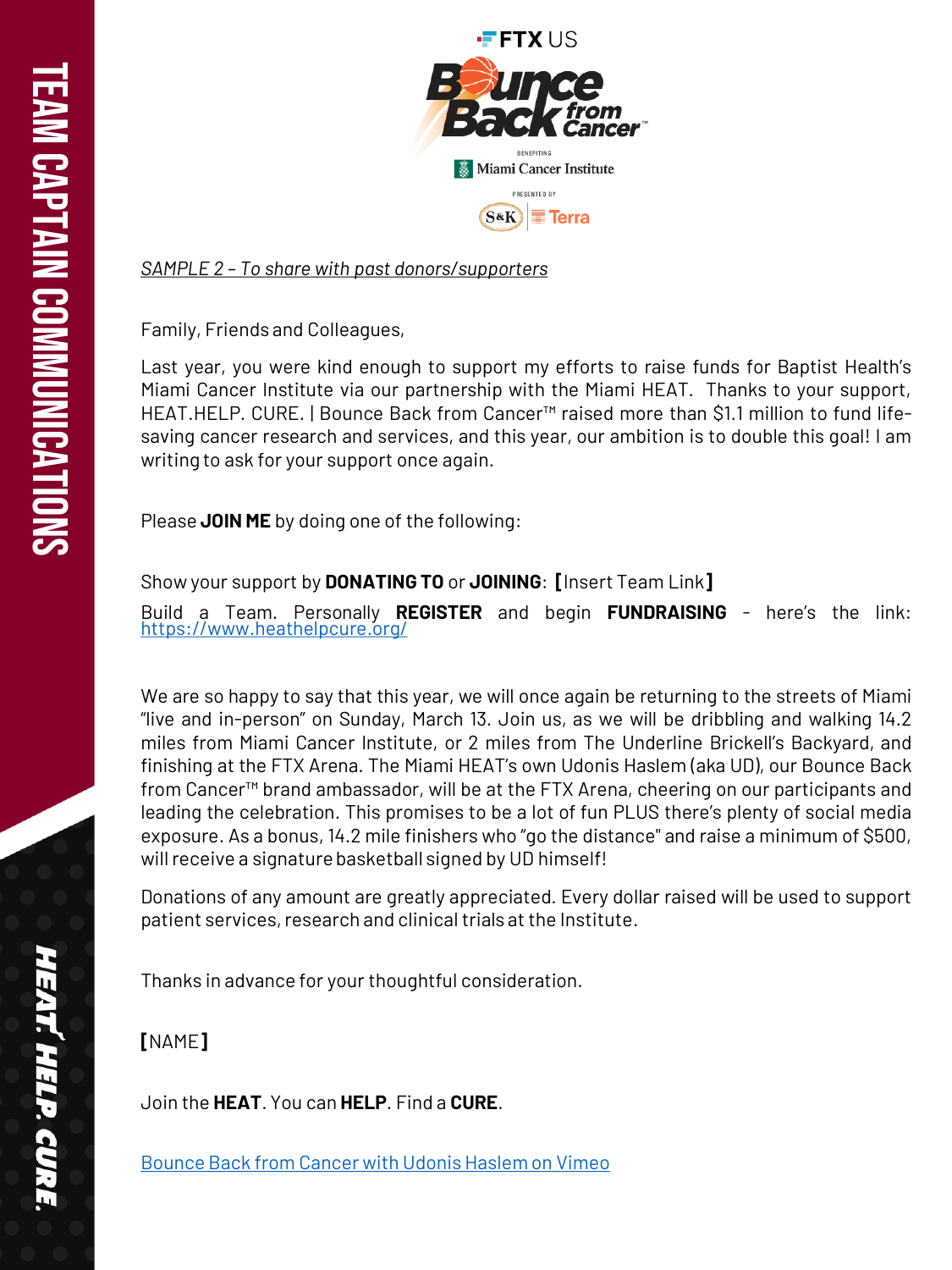

*SAMPLE 3 – Benchwarmer Letter (Fundraising Only)*

Family, Friends and Colleagues,

I'm writing you in support of my efforts to raise funds for Baptist Health's Miami Cancer Institute via our partnership with the Miami HEAT. In 2021, Bounce Back from Cancer™ raised more than \$1.1 million to fund life -saving cancer research and services, and this year, our ambition is to double this goal!

Please **JOIN ME** by doing one of the following:

- Show your support by **DONATING** TO or **BY JOINING**: **[**INSERT TEAM LINK **]**
- Build a Team. Personally **REGISTER** and begin **FUNDRAISING** here's the link: <https://heathelpcure.org/>

Donations of any amount are greatly appreciated. Every dollar raised will be used to support patient services, research and clinical trials at the Institute.

To learn more about the cause and the day of the event, check out their website at [www.heathelpcure.org](http://www.heathelpcure.org/)

Thanks in advance for your thoughtful consideration and support of this initiative.<br>[NAME]

Join the **HEAT** . You can **HELP** . Find a **CURE** .

[Bounce](https://vimeo.com/667348213) Back from Cancer with Udonis Haslem on Vimeo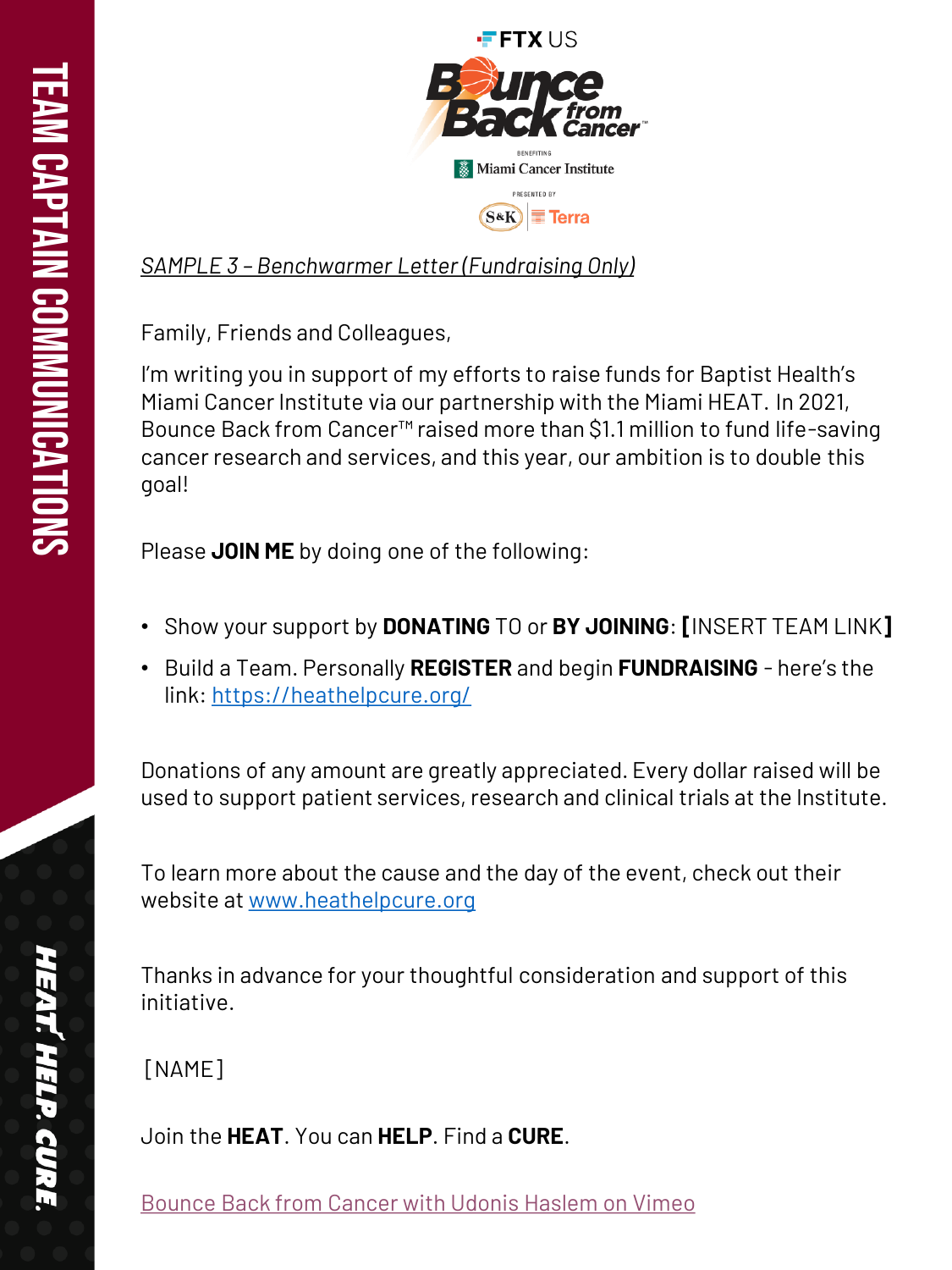

#### **SAMPLE FOLLOW -UP COMMUNICATIONS FOR EMAIL AND SOCIAL MEDIA**

I am dribbling a basketball to help fundraise for the Miami Cancer Institute. It sounds crazy, I know! But one in two men and one in three women will be diagnosed with cancer in their lifetimes . When that happens, you want a team of world-renowned experts delivering the most effective treatments and achieving the best outcomes...and you want it close to home. That is the heart of HEAT.HELP.CURE. Your donations help in their quest to build a world without cancer.

Friends and family, please join me in Bounce Back from Cancer™ benefiting Baptist Health's Miami Cancer Institute on Sunday, March 13 . My team and I will be dribbling a basketball from [Miami Cancer Institute to the FTX arena OR The Underline to the FTX arena] with the intent to build a world without cancer . If dribbling is not your forte, you can make an impact with a simple donation . Check out this link to learn more![Insert FundraisingLink ]

I am gearing up to participate in the 2022 Bounce Back from Cancer™ benefiting Baptist Health's Miami Cancer Institute . On Sunday, March 13 , I'll be joining Miami HEAT representatives, Miami Cancer Institute physicians, employees and community members to dribble for a cause dear to me – building a world without cancer . Will you support my efforts to help fund breakthrough cancer research and extraordinary care ?

On Sunday, March 13 , [TEAM NAME] will take steps to change the odds for patients facing cancer . This will be [TEAM NAME]'s inaugural year participating in HEAT . HELP . CURE . Bounce Back from Cancer™ and we need your help!

One in two men and one in three women will be diagnosed with cancer in their lifetimes . When that happens, you want a team of world renowned experts delivering the most effective treatments and achieving the best outcomes …and you want it close to home .

That's the heart of HEAT. HELP. CURE. and Bounce Back from Cancer™. Your donations help in their quest to to build a world without cancer .

To donate, please visit : *- Personal Fundraising Link Here -*

Donations of any amount are greatly appreciated . Every dollar raised will be used to support value added patient services, research and clinical trials at Miami Cancer Institute.

To learn more about the cause and the day of the event, check out their website at www [.heathelpcure](http://www.heathelpcure.org/) .org

Thanks so much for your support .